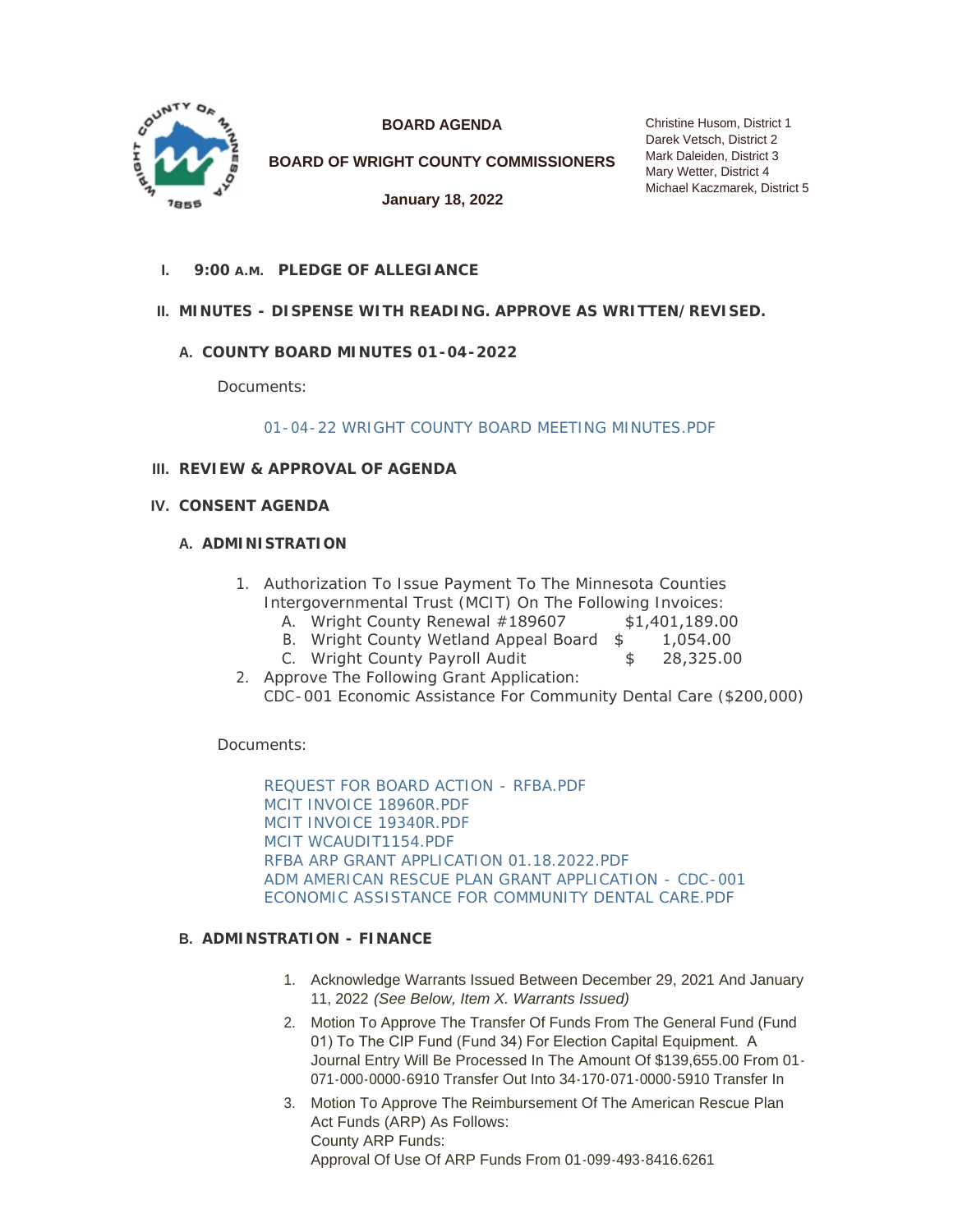\$1,575.00 2.10 Aid To Nonprofit Organization

4. Motion To Approve The Reimbursement Of The American Rescue Plan Act Funds (ARP) As Follows: County ARP Funds: Approval Of County Reimbursement Of \$4,756.61 From 01-099-493.6910 Transfer Out Into 01-100-493.5910 Transfer In As Follows: \$690.04 For Administrative Expenses-Staff Costs \$4,066.57 For 1.8 Other COVID-19 Public Health Expenses - Emergency Paid Sick Leave

Approval Of Use Of ARP Funds From 01-099-493-8428.6261 \$8,078.14 7.1 Administrative Expenses-Consultant Support

Documents:

[RFBA - WARRANTS ISSUED.PDF](http://www.co.wright.mn.us/AgendaCenter/ViewFile/Item/10213?fileID=21741) [RFBA - ELECTIONS TRANSFER.PDF](http://www.co.wright.mn.us/AgendaCenter/ViewFile/Item/10213?fileID=21623) [RFBA - ARP FUNDS.PDF](http://www.co.wright.mn.us/AgendaCenter/ViewFile/Item/10213?fileID=21742) [RFBA - ARP FUNDS 1-13.PDF](http://www.co.wright.mn.us/AgendaCenter/ViewFile/Item/10213?fileID=21743)

# **ADMINISTRATION - HUMAN RESOURCES C.**

1. Motion To Extend The Wright County Emergency Paid Sick Leave (EPSL) Policy Through April 30, 2022

Documents:

[EXTENSION OF THE EMERGENCY SICK LEAVE \(EPSL\) POLICY-JANUARY](http://www.co.wright.mn.us/AgendaCenter/ViewFile/Item/10262?fileID=21736)  18, 2022.PDF [WRIGHT COUNTY EMERGENCY PAID SICK LEAVE POLICY \(EPSL\)-](http://www.co.wright.mn.us/AgendaCenter/ViewFile/Item/10262?fileID=21737) EXTENSION THROUGH APRIL 30, 2022-JANAURY 18, 2022.PDF

# **AG & DRAINAGE D.**

1. Accept The Multipurpose Drainage Management 2022 Grant For \$210,000.00 On Joint Ditch #15

Documents:

# [RFBA\\_MDM GRANT AWARD\\_1\\_18\\_2022.PDF](http://www.co.wright.mn.us/AgendaCenter/ViewFile/Item/10250?fileID=21697)

# **ASSESSOR E.**

1. Request To Fill A Vacant Property Appraiser Position

Documents:

# [RFBA PROPERTY APPRAISER 01182022.PDF](http://www.co.wright.mn.us/AgendaCenter/ViewFile/Item/10246?fileID=21689)

# **EXTENSION F.**

1. Confirm District 5 - County Extension Committee Appointment Keith Duske, Effective January 18, 2022 Term Ends On December 31, 2025 (Three Year Term)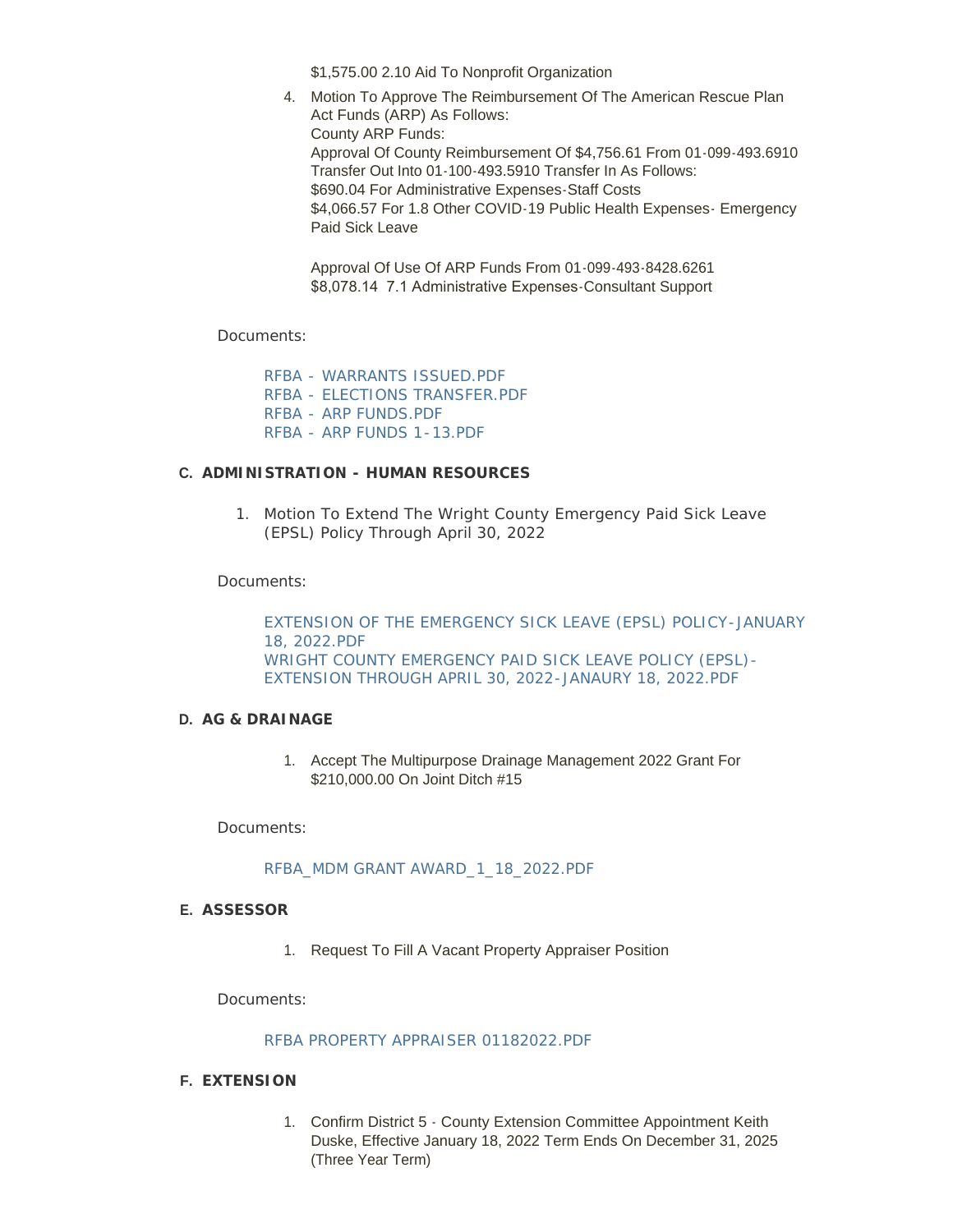Documents:

### [CEC APPOINTMENTS 2022 - 2.PDF](http://www.co.wright.mn.us/AgendaCenter/ViewFile/Item/10249?fileID=21696)

#### **HEALTH & HUMAN SERVICES G.**

- 1. Position Replacement
	- A. Health Promotion Coordinator
	- B. Case Aide

Documents:

[2022-01-18 RFBA HHS HP COORDINATOR.PDF](http://www.co.wright.mn.us/AgendaCenter/ViewFile/Item/10253?fileID=21705) [2022-01-18 RFBA HHS CASE AIDE CP.PDF](http://www.co.wright.mn.us/AgendaCenter/ViewFile/Item/10253?fileID=21704)

#### **HIGHWAY H.**

1. Request To Fill Vacant Highway Maintenance Supervisor Position. We Have A Vacancy To Fill Due To A Promotion That Took Effect On Monday, January 10, 2022

Documents:

### [BAR - REQUEST TO FILL VACANT HIGHWAY MAINTENANCE](http://www.co.wright.mn.us/AgendaCenter/ViewFile/Item/10256?fileID=21719)  SUPERVISOR POSITION.PDF

# **I. INFORMATION TECHNOLOGY**

- 1. Request To Fill The Vacant Technical Support Specialist Position
- 2. Request To Fill A IT Business Analyst Position Due To Resignation
- 3. Refer To The January 26th, 2022 Personnel Committee Moving Forward With An IT Infrastructure Position As Part Of The Approved 2022 IT Department Budget
- 4. Refer To 01/26/2022 Technology Committee:
	- 1. A. CIP Process
		- B. Project Updates
			- 1. CAMA
			- 2. Nintex To Flow
			- 3. Website Redesign
			- 4. Admin Government Center
			- 5. Admin Event Scheduler (Qflow)
			- 6. ERP
			- 7. TeamDynamix
			- 8. EDMS Recorder
		- C. 2022 Project Portfolio
		- D. TeamDynamix Project Planning Workflow
		- E. 2021 Project Summary Review

Documents:

REQUEST FOR BOARD ACTION - [TECHNICAL SUPPORT SPECIALIST](http://www.co.wright.mn.us/AgendaCenter/ViewFile/Item/10216?fileID=21624)  POSITION 2022-01.PDF REQUEST FOR BOARD ACTION - [BUSINESS ANALYST 2022-01.PDF](http://www.co.wright.mn.us/AgendaCenter/ViewFile/Item/10216?fileID=21694) [REQUEST FOR BOARD ACTION -](http://www.co.wright.mn.us/AgendaCenter/ViewFile/Item/10216?fileID=21695) REFER TO THE PERSONNEL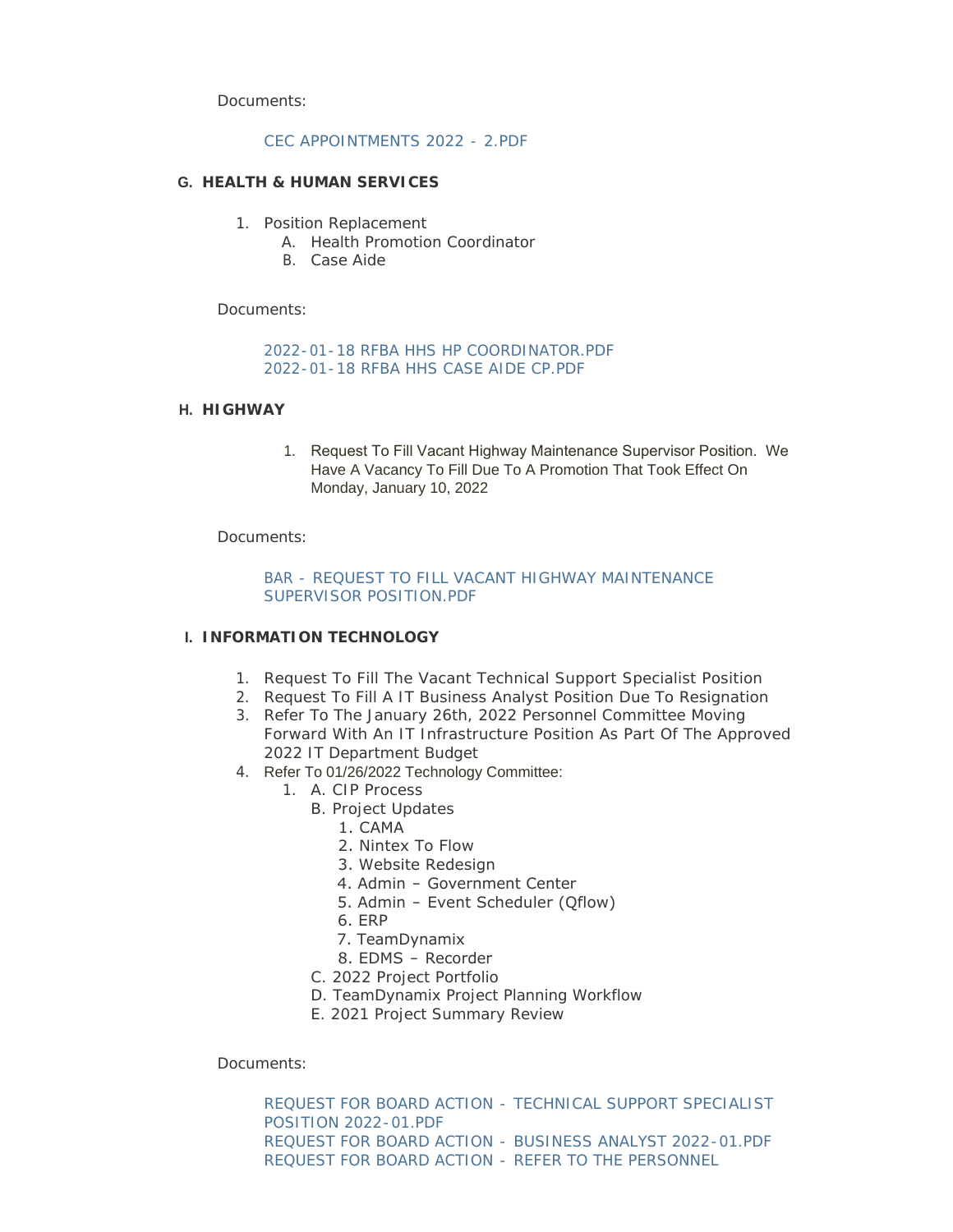COMMITTEE 2022-01-26.PDF REQUEST FOR BOARD ACTION - [TECHNOLOGY COMMITTEE AGENDA](http://www.co.wright.mn.us/AgendaCenter/ViewFile/Item/10216?fileID=21717)  2022-01-26.PDF

### **PLANNING & ZONING J.**

1. Authorization To Fill Office Tech II Position Vacated Upon Promotion Of Sheryl Daniels To Office Manager

Documents:

[RFBA - OFFICE TECH II.PDF](http://www.co.wright.mn.us/AgendaCenter/ViewFile/Item/10244?fileID=21681) [OFFICE TECH II - BACKGROUND-JUSTIFICATION.PDF](http://www.co.wright.mn.us/AgendaCenter/ViewFile/Item/10244?fileID=21682)

#### **SHERIFF'S OFFICE K.**

- 1. Renewal Of The Federal Equitable Sharing Agreement
- 2. Position Backfill A. Backfill One Deputy FTE
- 3. Approve The Contract For Law Enforcement Coverage With The City Of Delano For 2022-2023

Documents:

[RFBA 01-18-2022 CA.PDF](http://www.co.wright.mn.us/AgendaCenter/ViewFile/Item/10251?fileID=21698) [ESA FORM 2021 UNSIGNED.PDF](http://www.co.wright.mn.us/AgendaCenter/ViewFile/Item/10251?fileID=21699) [DELANO LAW ENFORCEMENT CONTRACT.PDF](http://www.co.wright.mn.us/AgendaCenter/ViewFile/Item/10251?fileID=21700)

#### **2022 BOARD REORGANIZATION V.**

Documents:

[2022 COUNTY BOARD REORGANIZATION.PDF](http://www.co.wright.mn.us/AgendaCenter/ViewFile/Item/10210?fileID=21605)

#### **TIMED AGENDA ITEMS VI.**

- **LINDSEY MEYER, ADMINISTRATION FINANCE A. 9:10 A.M.**
	- 1. Adopt Resolution Approving Wright County's Application For The 2022 Help American Vote Act (HAVA) Grant Program
	- 2. Adopt Resolution Establishing Absentee Ballot Board, Mail Ballot Absentee Ballot Board And UOCAVA Absentee Ballot Board For The 2022-2023 Election Cycle

Documents:

[AGENDA 1-18 TIMED- RBA ADOPT RESOLUTION 2022 HAVA GRANT](http://www.co.wright.mn.us/AgendaCenter/ViewFile/Item/10242?fileID=21703)  APPLICATION.PDF [AGENDA 1-18 TIMED - HAVA GRANT RESOLUTION.PDF](http://www.co.wright.mn.us/AgendaCenter/ViewFile/Item/10242?fileID=21671) [RFBA - RESOLUTION FOR THE 2022-2023 ELECTION CYCLE.PDF](http://www.co.wright.mn.us/AgendaCenter/ViewFile/Item/10242?fileID=21744) [RESOLUTION - 2022-2023 ELECTION CYCLE.PDF](http://www.co.wright.mn.us/AgendaCenter/ViewFile/Item/10242?fileID=21745)

**B.** 9:14 A.M. TONY RASMUSON, ASSESSOR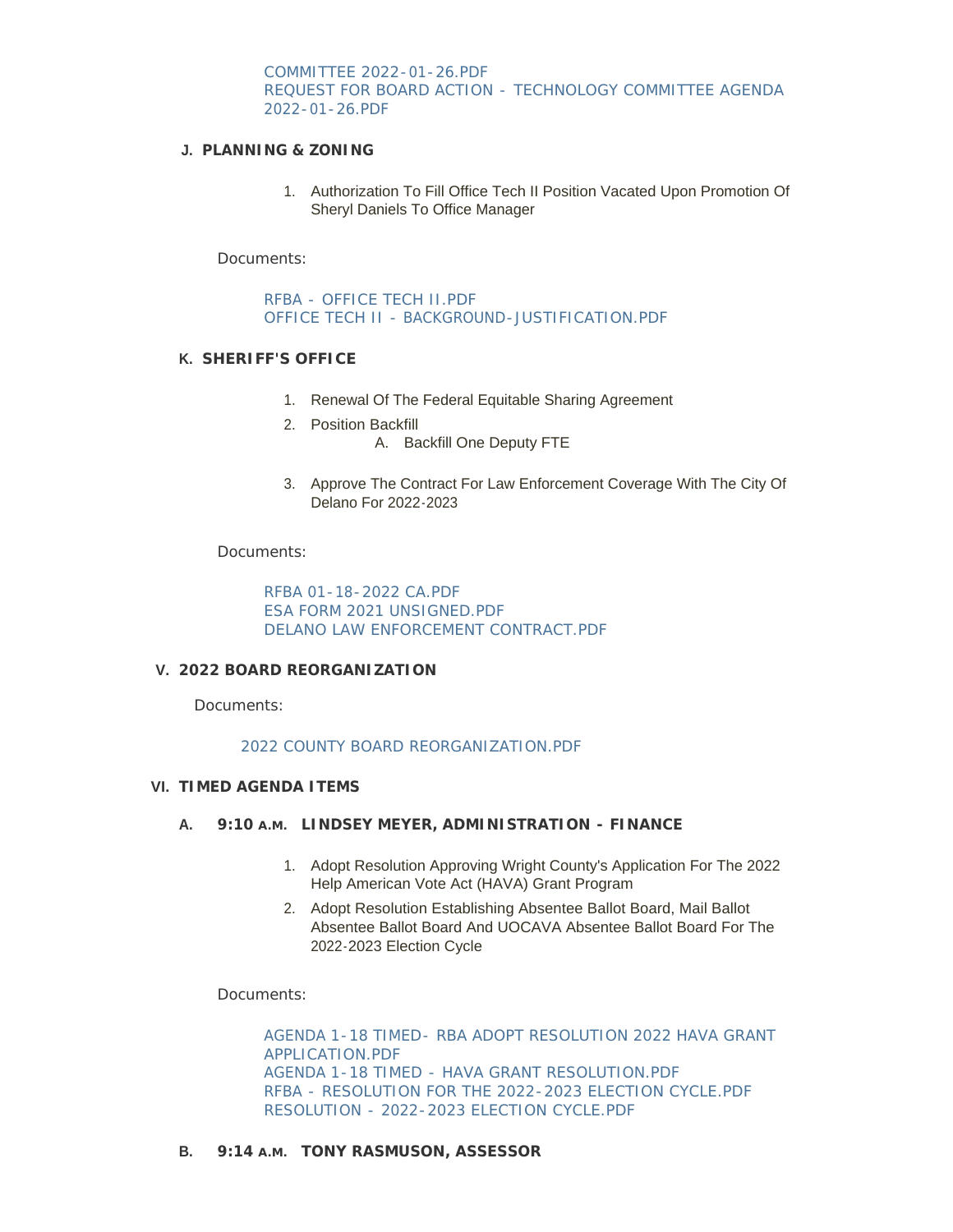1. The County Board Will Need To Set The Time And Date For The 2022 County Board Of Equalization In Accordance With Minnesota Statute 274.14

The Board Must Either Convene On A Saturday Or Convene On A Weekday With Appointment Times Available After 7:00 Pm. If The Board Decides To Require Appointments As Has Been Done In Past Years, The Valuation And Classification Notices Will Need To Clearly State That Appointments Are Required. In That Case The Board Will Have The Option To Adjourn The Meeting Prior To 7:00 Pm If Walk In Appeals Are Not Allowed. If Walk In Appeals Are Allowed The Day Of The Meeting, The Meeting May Need To Stay Open Until 7:00 Pm.

Our Office Would Like To Set A Deadline For Accepting Appointments To Appeal One Week Before The Actual Meeting To Adequately Review The Property Before The Meeting Takes Place To Give Staff Enough Time To Inspect The Property And Prepare For The Appeal.

The Assessor's Office Recommendation Would Be To Schedule The Meeting For 4:00 Pm Monday June 13th, With The Possibility For A Reconvene The Following Day. The Deadline For Property Owners To Make An Appointment Would Then Be Set As Monday, June 6th.

Documents:

# [RFBA 2022 CBOAE.PDF](http://www.co.wright.mn.us/AgendaCenter/ViewFile/Item/10247?fileID=21690)

# **VIRGIL HAWKINS - HIGHWAY DEPARTMENT C. 9:19 A.M.**

1. Approve Resolution Regarding Spring Load Restrictions On The Wright County Highway System. Minnesota State Statutes (169.87) Provides Local Authorities, With Respect To Highways Under Their Jurisdiction, To Designate Seasonal Load Restrictions. Limiting Loads On Designated Highways During The Spring Thaw Period (When The Highways Are At Their Weakest Strength Due To Saturation Of The Underlying Soils) Protects The Investment And Preserves The Life Of The Highways.

2. Authorize Highway Engineer Hawkins And Assistant Highway Engineer Hausmann To Attend The NACE (National Association Of County Engineers) Annual Meeting/Management & Technical Conference In Buffalo (Erie County), New York, From April 24-27, 2022. County Board Approval Of This Budgeted Expense Is Required, Per County Policy, As This Involves Out-Of-State Travel. The National Association Of County Engineers (NACE) Annual Meeting/Management & Technical Conference Offers Timely And Informative Sessions And Education/Training On County Engineering Topics.

3. Approve Resolution Of Final Acceptance For Contract No. 2001 And Authorize Final Payment To Knife River Corporation In The Amount Of \$83,605.50. Contract No. 2001 Was Our 2020 Pavement Preservation Program And Included Segments Of CSAH 8, CSAH 31, CR106 And CR145. The Final Value Of The Work Certified Is \$7,863,073.64.

Documents:

[BAR - APPROVE 2022 SPRING WEIGHT RESTRICTIONS.PDF](http://www.co.wright.mn.us/AgendaCenter/ViewFile/Item/10248?fileID=21708) [RESOLUTION - 2022 SPRING WEIGHT RESTRICTIONS.PDF](http://www.co.wright.mn.us/AgendaCenter/ViewFile/Item/10248?fileID=21713) [2022 WEIGHT RESTRICTIONS MAP.PDF](http://www.co.wright.mn.us/AgendaCenter/ViewFile/Item/10248?fileID=21707) [BAR - AUTHORIZATION REQUEST - NATIONAL ASSOC. OF](http://www.co.wright.mn.us/AgendaCenter/ViewFile/Item/10248?fileID=21709)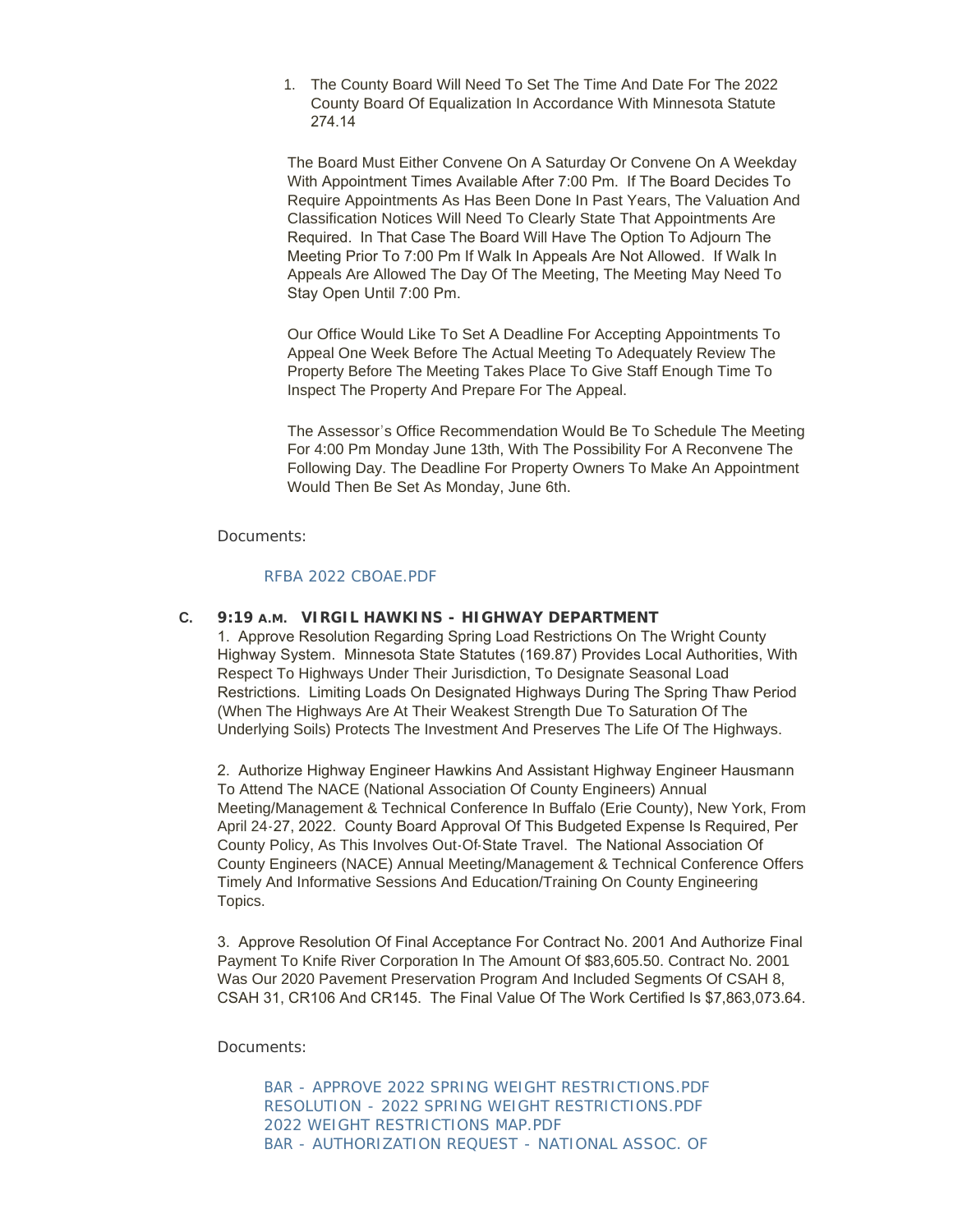ENGINEERS.PDF [BAR - FINAL ACCEPTANCE FOR CONTRACT 2001.PDF](http://www.co.wright.mn.us/AgendaCenter/ViewFile/Item/10248?fileID=21710) [RESOLUTION - FINAL PAYMENT ACCEPTANCE - CONTRACT 2001](http://www.co.wright.mn.us/AgendaCenter/ViewFile/Item/10248?fileID=21706)  (2).PDF [CERTIFICATE OF PERFORMANCE - CONTRACT 2001.PDF](http://www.co.wright.mn.us/AgendaCenter/ViewFile/Item/10248?fileID=21720) [FINAL PAY VOUCHER - CONTRACT 2001.PDF](http://www.co.wright.mn.us/AgendaCenter/ViewFile/Item/10248?fileID=21712)

# **BARRY RHINEBERGER, PLANNING & ZONING D. 9:25 A.M.**

- 1. Action On Ordinance Amendment Number 21-5 Solar Energy Farms And Solar Energy Systems As Recommended By The Planning Commission
- 2. Action On Ordinance Amendment Number 21-5A

Documents:

[RFBA - SOLAR ORDINANCE.PDF](http://www.co.wright.mn.us/AgendaCenter/ViewFile/Item/10211?fileID=21606) [21-5 ORDINANCE AMENDMENT.PDF](http://www.co.wright.mn.us/AgendaCenter/ViewFile/Item/10211?fileID=21612) [21-5A AMENDMENT TO SOLAR ORDINANCE.PDF](http://www.co.wright.mn.us/AgendaCenter/ViewFile/Item/10211?fileID=21611) [PC MINUTES 12-16-21 SOLAR ORDINANCE.PDF](http://www.co.wright.mn.us/AgendaCenter/ViewFile/Item/10211?fileID=21610) [STAFF REPORT SOLAR ORDINANCE.PDF](http://www.co.wright.mn.us/AgendaCenter/ViewFile/Item/10211?fileID=21609) [PUBLIC RESPONSE SOLAR ORDINANCE.PDF](http://www.co.wright.mn.us/AgendaCenter/ViewFile/Item/10211?fileID=21608) [AFFIDAVIT OF PUBLICATION SOLAR ORDINANCE.PDF](http://www.co.wright.mn.us/AgendaCenter/ViewFile/Item/10211?fileID=21607)

# **E.** 9:35 A.M. LEE KELLY, ADMINISTRATION

1. Approval Of Statement Of Work (SOW) With Sierra-Cedar For Enterprise Resource Planning (ERP) Implementation

Documents:

[01182022 RFP ERP SOW.PDF](http://www.co.wright.mn.us/AgendaCenter/ViewFile/Item/10261?fileID=21733) [WRIGHT COUNTY MN ORACLE CLOUD IMPLEMENTATION ROLLOUT 1](http://www.co.wright.mn.us/AgendaCenter/ViewFile/Item/10261?fileID=21734)  SOW FINAL 01182022.PDF

# **ITEMS FOR CONSIDERATION VII.**

# **A. ADMINISTRATION**

- 1. Cancel County Board Meeting In March, May, August, And November Due To Five Tuesdays In Each Month
- 2. Resolution Setting Minimum Salary For Elected Officials For January 1, 2023
- 3. Adopt Budget Schedule For 2023 Budget Process

Documents:

[RESOLUTION - MINIMUM SALARY.PDF](http://www.co.wright.mn.us/AgendaCenter/ViewFile/Item/10215?fileID=21621) [RFBA - BUDGET SCHEDULE FOR 2023 BUDGET PROCESS.PDF](http://www.co.wright.mn.us/AgendaCenter/ViewFile/Item/10215?fileID=21740) [BUDGET TIMELINE FOR FISCAL YEAR 2023.PDF](http://www.co.wright.mn.us/AgendaCenter/ViewFile/Item/10215?fileID=21738) [CALENDAR BUDGET TIMELINE - 2023 BUDGET.PDF](http://www.co.wright.mn.us/AgendaCenter/ViewFile/Item/10215?fileID=21739)

# **ADMINISTRATION - FINANCE B.**

1. On January 7, 2022, The Department Of Treasury Department Released The Final American Rescue Plan (ARP) State And Local Fiscal Recovery